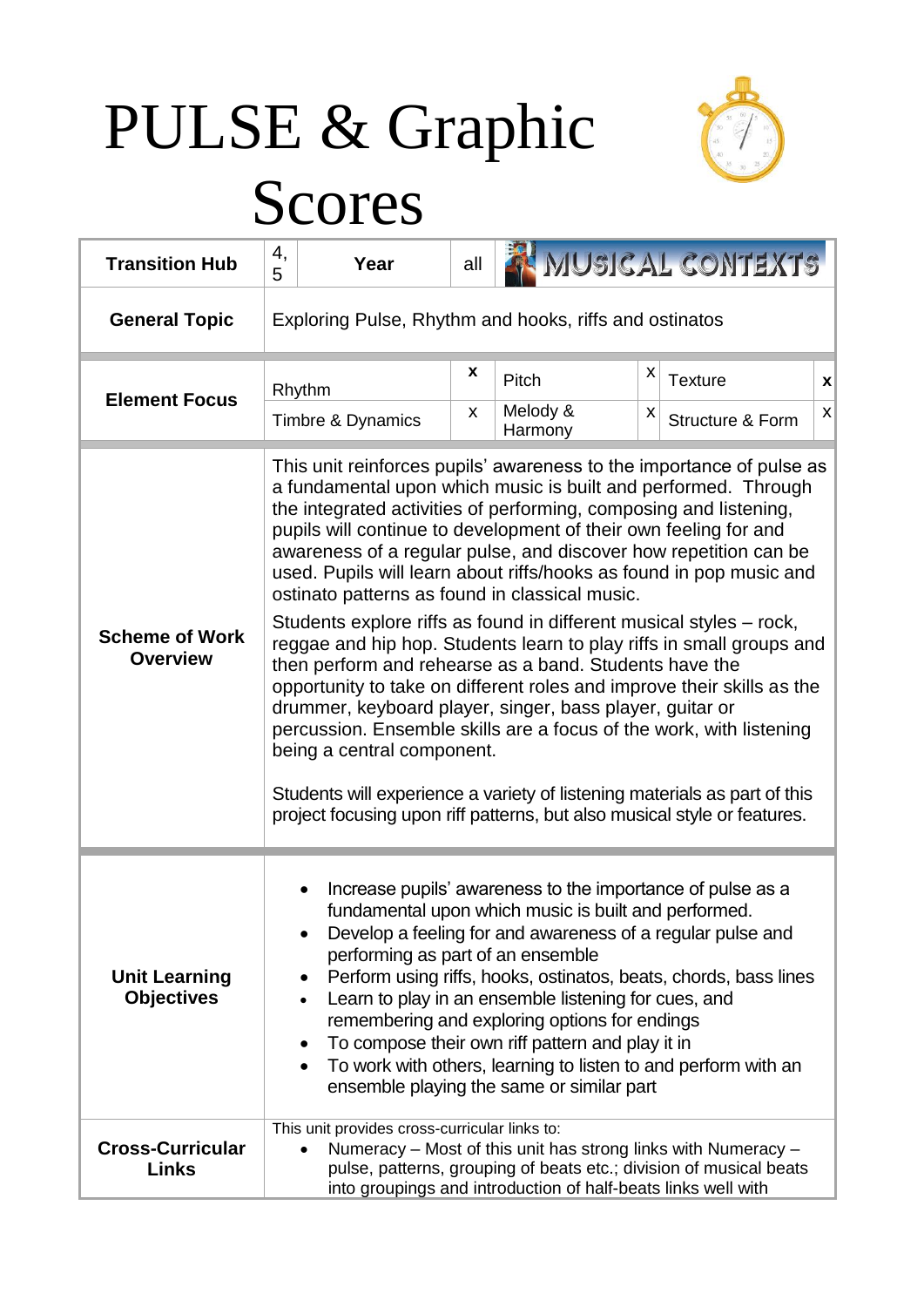|                       | numeracy work on Fractions and Division.<br>• ICT – Use of online music sequencers with a strong pulse –<br>incredibox, button bass – using basic click & drag, and selection<br>skills. A backing track on a CD or sequencer could be used in<br>clapping games to help keep pupils in time to a regular pulse<br>Anything requiring group work listening and being time with others<br>$\bullet$ |
|-----------------------|----------------------------------------------------------------------------------------------------------------------------------------------------------------------------------------------------------------------------------------------------------------------------------------------------------------------------------------------------------------------------------------------------|
| <b>Prior Learning</b> | It is helpful if pupils have:<br>listened to a range of music with different pulses<br>sung familiar songs keeping in time with the regular beat<br>worked in groups performing and creating music with a<br>focus on rhythm<br>• played a range of classroom instruments                                                                                                                          |

| <b>Expectations &amp; Learning Outcomes</b>                                                                                                                                                                                                                                                                                                                                                                                                                                                                                                                                                                                                                                                                                                                                                           |                                                                                                                                                                                                                                                                                                                                                                                                                                                                                                                                                                                                                                                                                                                                                                                                                      |                                                                                                                                                                                                                                                                                                                                                                                                                                                                                                                                                                                                                                                                     |  |  |  |  |  |
|-------------------------------------------------------------------------------------------------------------------------------------------------------------------------------------------------------------------------------------------------------------------------------------------------------------------------------------------------------------------------------------------------------------------------------------------------------------------------------------------------------------------------------------------------------------------------------------------------------------------------------------------------------------------------------------------------------------------------------------------------------------------------------------------------------|----------------------------------------------------------------------------------------------------------------------------------------------------------------------------------------------------------------------------------------------------------------------------------------------------------------------------------------------------------------------------------------------------------------------------------------------------------------------------------------------------------------------------------------------------------------------------------------------------------------------------------------------------------------------------------------------------------------------------------------------------------------------------------------------------------------------|---------------------------------------------------------------------------------------------------------------------------------------------------------------------------------------------------------------------------------------------------------------------------------------------------------------------------------------------------------------------------------------------------------------------------------------------------------------------------------------------------------------------------------------------------------------------------------------------------------------------------------------------------------------------|--|--|--|--|--|
| <b>Most Pupils will:</b><br>Understand the word "pulse"<br>and the importance of being "on<br>the beat"<br>Clap a regular pulse as part of a<br>$\bullet$<br>class/group clapping and<br>improvising short rhythm<br>patterns over a regular pulse<br>Follow a simple graphic score of<br>$\bullet$<br>a rhythm piece and create their<br>own graphic tempo score and<br>record it<br>Perform and compose simple<br>$\bullet$<br>rhythms and ostinati using<br>rhythm grid notation including<br>rests at least two parts<br>Aurally identify pulse in a wide<br>$\bullet$<br>variety of music from different<br>times and different places<br>Rehearse, refine and perform<br>$\bullet$<br>group performances with<br>changes of pulse (rest/tempo)<br>with some support<br>Be able to use an accent | Some Pupils will:<br>Clap a regular pulse individually,<br>identify the pulse in different<br>pieces of music and distinguish<br>and demonstrate between<br>rhythm and pulse<br>Compose and perform rhythms<br>٠<br>using rhythm grid notation<br>confidently including rests and<br>accents<br>Recognise "silent" beats as<br>٠<br>musical rests<br>Perform simple rhythmic ostinati<br>٠<br>patterns<br>Respond to the pulse in a wide<br>٠<br>variety of music from different<br>times and different places<br>Understand and compose using<br>٠<br>rhythm grids creating 4 or more<br>layers<br>Identify different time signatures<br>$\bullet$<br>between 3, 4<br>Match rhythms and words<br>٠<br>together producing a graphic<br>score of rhythm piece<br>Understand that accents<br>change the pulse grouping | All Pupils will:<br>Be able to clap along with<br>different speed of pulse<br>Be able to control the sound on<br>$\bullet$<br>an instrument to play a regular<br>pulse and changes of tempo<br>Be able to make choices of<br>different speed tempos and<br>organise them into an order. Be<br>able to play and record this with<br>support<br>Be able to tell if there isn't a<br>pulse<br>Be able to take part in group<br>pieces with patterns of pulse<br>and rest, and play in the right<br>places with cues and help<br>Perform from a graphic score<br>$\bullet$<br>and be able to interpret symbols<br>into a musical idea<br>Follow basic conducting skills |  |  |  |  |  |
| <b>Language for Learning/Glossary</b><br>Through the activities in this unit, pupils will be introduced to technical vocabulary :                                                                                                                                                                                                                                                                                                                                                                                                                                                                                                                                                                                                                                                                     |                                                                                                                                                                                                                                                                                                                                                                                                                                                                                                                                                                                                                                                                                                                                                                                                                      |                                                                                                                                                                                                                                                                                                                                                                                                                                                                                                                                                                                                                                                                     |  |  |  |  |  |
| TEMPO - the speed of a piece of music<br><b>CROTCHET</b> – A musical note worth one beat<br>$MINIM - A musical note worth two beats$<br><b>OSTINATO</b> – A short repeated musical pattern. Can be rhythmic or melodic of both.<br><b>GRAPHIC SCORE</b> – a pictoral way to represent musical ideas                                                                                                                                                                                                                                                                                                                                                                                                                                                                                                   |                                                                                                                                                                                                                                                                                                                                                                                                                                                                                                                                                                                                                                                                                                                                                                                                                      |                                                                                                                                                                                                                                                                                                                                                                                                                                                                                                                                                                                                                                                                     |  |  |  |  |  |

**PULSE** – A regular beat that is felt throughout much music

**REST** – A silent beat

**RHYTHM –** A series of notes of different lengths that create a pattern. Usually fits with a regular beat or pulse

**BEAT** – a set rhythm pattern which is heard in many styles of music, especially popular, and often combined with the bass defines the style.

**TEXTURE** – the combination of sounds & layering

**CONDUCTOR** – the role of being in charge of the group performance

**ACCENT –** beat with extra emphasis grouping the regular pulse

## **Future Learning**

*Pupils could go on to:*

• explore further the concept of time signatures by composing a

**Enrichment**

*Learning could be enriched through:*